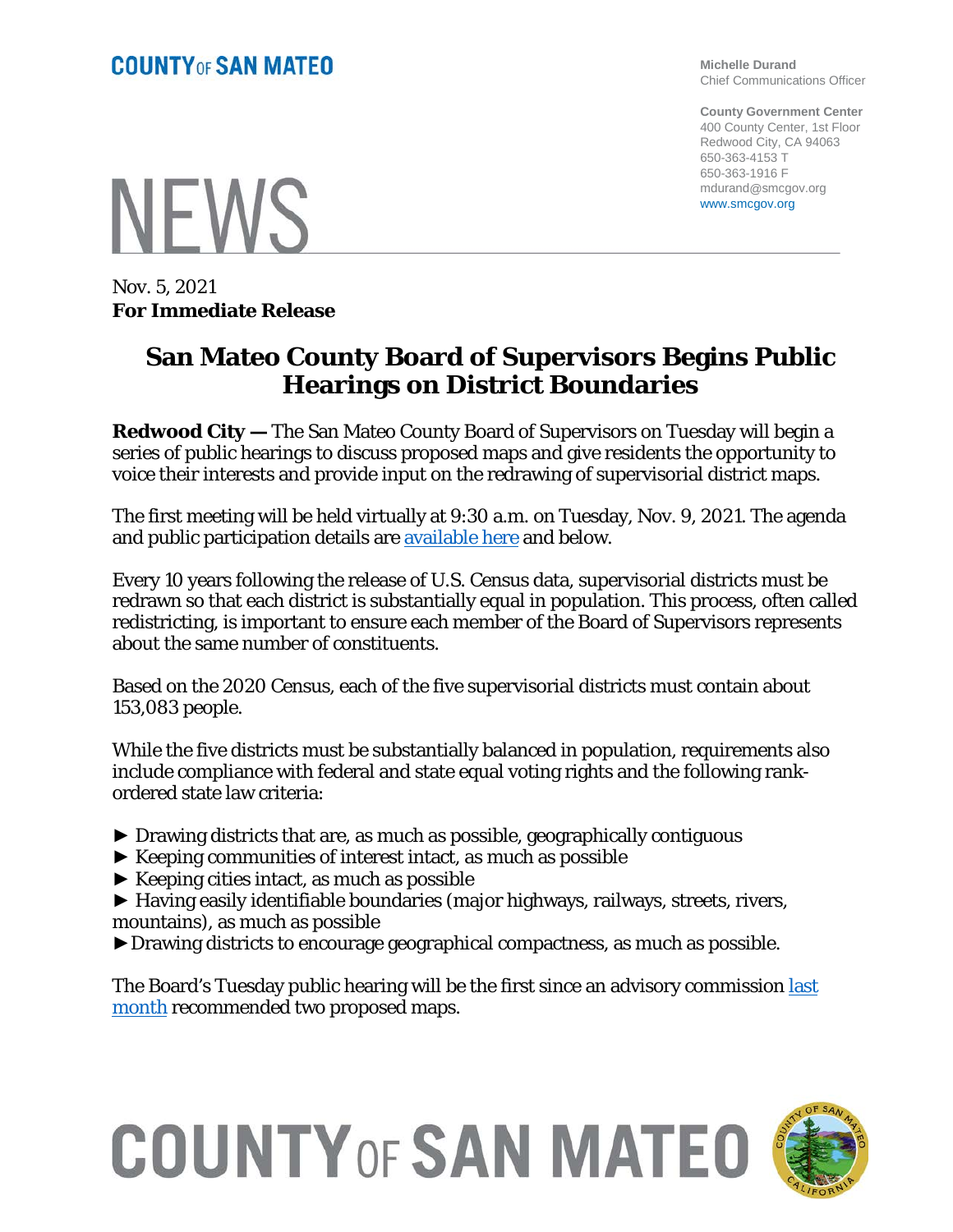The maps were selected from among about 30 proposals considered by the 2021 Supervisorial District Lines Advisory Commission. Over the course of three months the allvolunteer commission held 10 public meetings, received over 300 comments, draft maps, and other forms of public input, and ultimately recommended two maps for Board consideration on a vote of 8 to 7.

These maps, labeled by their authors, are:

► [Unity Map,](https://smcdistrictlines.org/wp-content/uploads/2021/10/Unity-Map.pdf) submitted by the Unity Map Coalition

► [Commissioner Espinoza Map,](https://smcdistrictlines.org/wp-content/uploads/2021/10/Comm-Espinoza.pdf) submitted by commission member Rudy Espinoza Murray.

By law, the Board must decide on a final map by Dec. 15, 2021. In doing so, the Board may consider the recommendations of the District Lines Advisory Commission, consider other maps submitted by the public or the County's demographer, and/or instruct the County's demographer to create a new map or maps for the Board's consideration.

The Board at Tuesday's meeting is expected to set future public hearings on the redistricting process.

A map of current districts can be <u>found here</u>. Residents can find their current district on a [look-up tool here.](https://bos.smcgov.org/supervisorial-districts)

All commission agendas, draft maps and other information can be found at [smcdistrictlines.org.](https://smcdistrictlines.org/wp-content/uploads/2021/10/DLAC-Agenda-20210928.pdf) A playlist of all commission meetings can be found on the County's [YouTube channel.](https://www.youtube.com/playlist?list=PLvrcFuwLyzqOEE8cr9az3lhXxZJ5AmmyO)

**What:** Board of Supervisors Public Hearing: [Link to agenda.](https://sanmateocounty.legistar.com/View.ashx?M=A&ID=807826&GUID=388312DE-061F-4996-8FF0-B0E12BD6AD26)

**When:** 9:30 a.m. Tuesday, Nov. 9, 2021

**Participation:** The meeting may be accessed through Zoom online at [https://smcgov.zoom.us/j/96883203316.](https://smcgov.zoom.us/j/96883203316) The meeting ID is: 968 8320 3316.

> Via telephone by dialing +1-669-900-6833 (Local). Enter the meeting ID: 968 8320 3316, then press #. (Find your local number: [https://smcgov.zoom.us/u/admSDqceDg\)](https://smcgov.zoom.us/u/admSDqceDg).

> Live interpretation of the entire meeting will be provided in Spanish.

In addition, live interpretation of the redistricting public hearing will also be provided in Chinese and Tagalog. To access live interpretation

## **COUNTY OF SAN MATEO**